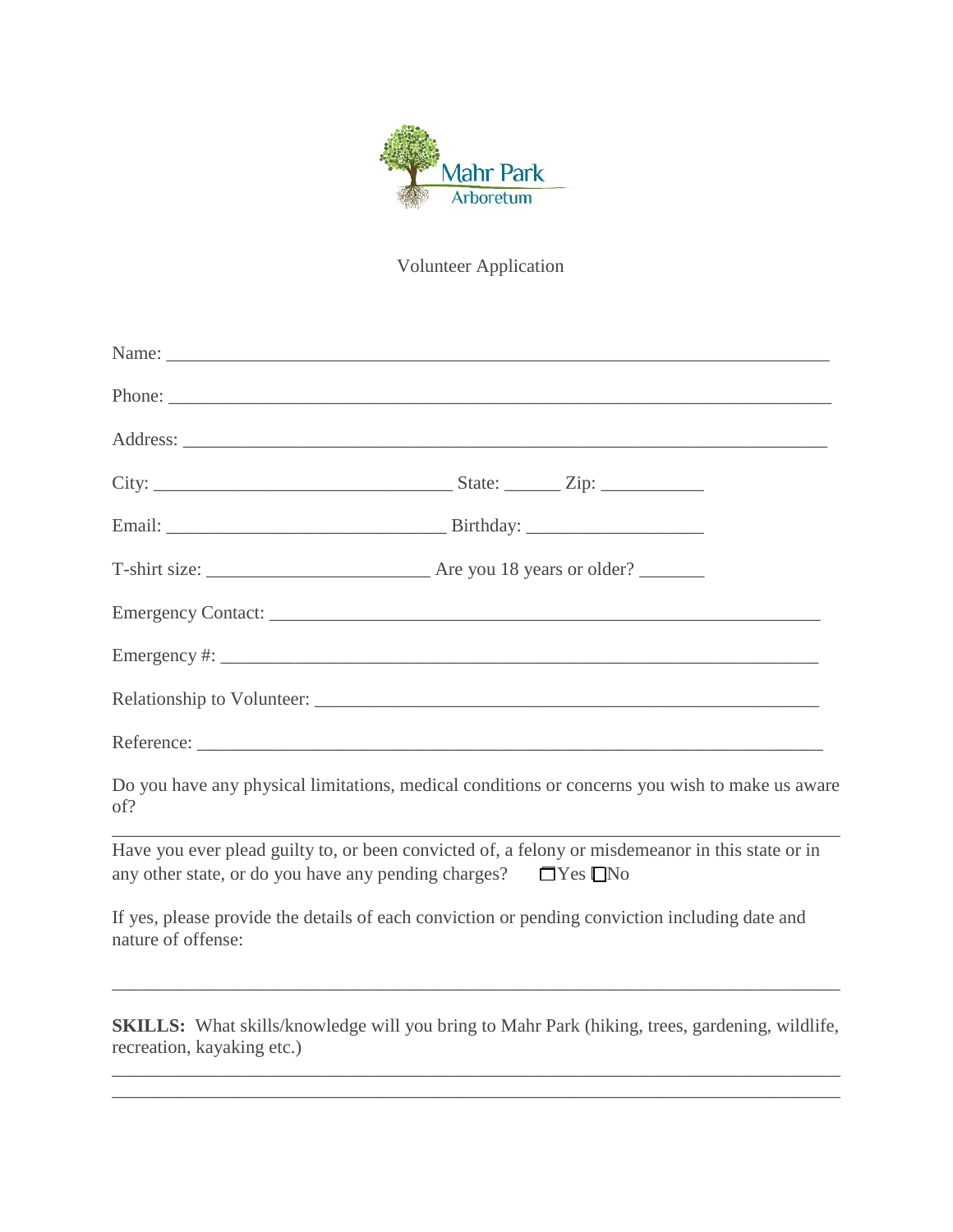Do you have any previous or current Volunteer work?

Availability: When are you able to volunteer? (weekends, weekdays etc.)

|        | Volunteer Opportunities: (Check all that interests you) |
|--------|---------------------------------------------------------|
|        | Arboretum Development                                   |
|        | <b>Recreational Activities/Clinics</b>                  |
|        | <b>Bird Programs</b>                                    |
|        | Horticulture/Gardening                                  |
|        | Natural Land Management                                 |
|        | Administrative Office Support                           |
|        | Mahr Historic Home Maintenance                          |
|        | <b>Nature Fest</b>                                      |
|        | Events/Hosting                                          |
|        | Conservation                                            |
|        | Park Tours                                              |
|        | <b>Educational Programs</b>                             |
|        | Leading Hikes and Excursions                            |
|        | Grounds/Facility Maintenance                            |
| Other: |                                                         |

\_\_\_\_\_\_\_\_\_\_\_\_\_\_\_\_\_\_\_\_\_\_\_\_\_\_\_\_\_\_\_\_\_\_\_\_\_\_\_\_\_\_\_\_\_\_\_\_\_\_\_\_\_\_\_\_\_\_\_\_\_\_\_\_\_\_\_\_\_\_\_\_\_\_\_\_\_\_

*Application's will be reviewed and potential applicant will be contacted upon approved paperwork and given additional information.*

*Office Use:*

APPROVED BY: The DATE: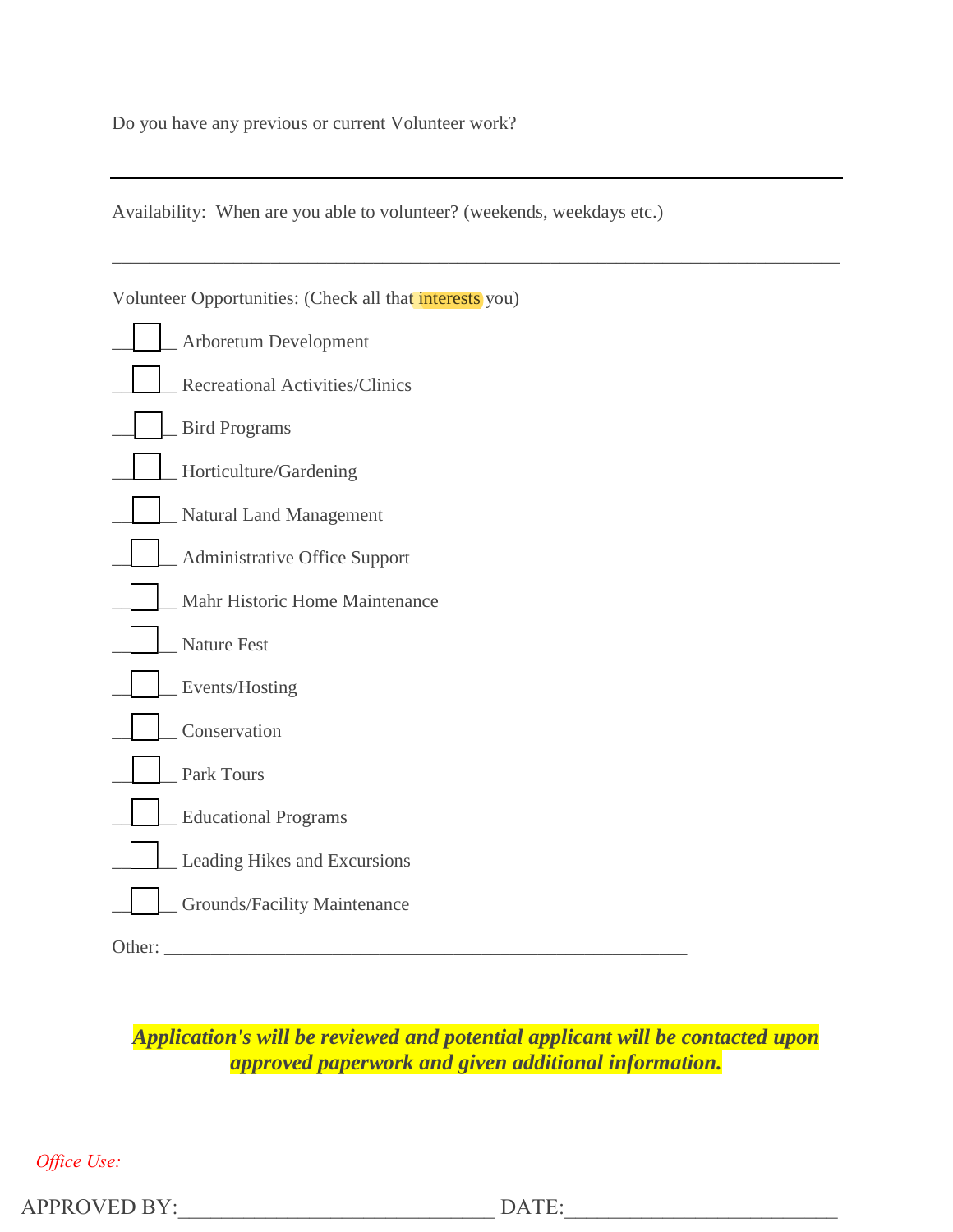

## Volunteer Waiver and Release

I, \_\_\_\_\_\_\_\_\_\_\_\_\_\_\_\_\_\_\_\_\_\_\_\_\_\_\_\_\_\_\_\_\_\_\_\_\_\_\_\_\_, have volunteered to assist at Mahr Park Arboretum. I understand and agree that I will receive no compensation from Mahr Park Arboretum nor its affiliates and will not be eligible for any benefits or worker's compensation benefits. I also understand that I will not be given preference for future jobs or positions, should any become available. In consideration of being afforded the opportunity to participate in the activities participated in, I, for myself, my heirs, successors or assigns, hereby release and hold harmless the City of Madisonville, Mahr Park Arboretum, its employees, including other members, from any and all claims, demands, causes of action or damages for bodily or personal injury, property damage arising from my volunteering at Mahr Park Arboretum. I attest and verify that I have full knowledge of the risk involved in my volunteer activities and that I am physically fit and sufficiently trained to participate. I, for my heirs, successors, my assigns or myself, hereby assume any and all risks attendant to participation in volunteering at Mahr Park Arboretum. I recognize that Mahr Park Arboretum for which I have volunteered my services will review, from time to time, the need for volunteers and that utilization of volunteers may be curtailed or eliminated.

Signature: \_\_\_\_\_\_\_\_\_\_\_\_\_\_\_\_\_\_\_\_\_\_\_\_\_\_\_\_\_\_\_\_\_\_\_\_\_\_\_\_\_\_\_ Date: \_\_\_\_\_\_\_\_\_\_\_\_\_\_\_\_\_\_\_\_

Print Name: \_\_\_\_\_\_\_\_\_\_\_\_\_\_\_\_\_\_\_\_\_\_\_\_\_\_\_\_\_\_\_\_\_\_\_\_\_\_\_\_\_\_\_\_\_\_\_\_\_\_\_\_\_\_\_\_\_\_\_\_\_\_\_\_\_\_\_